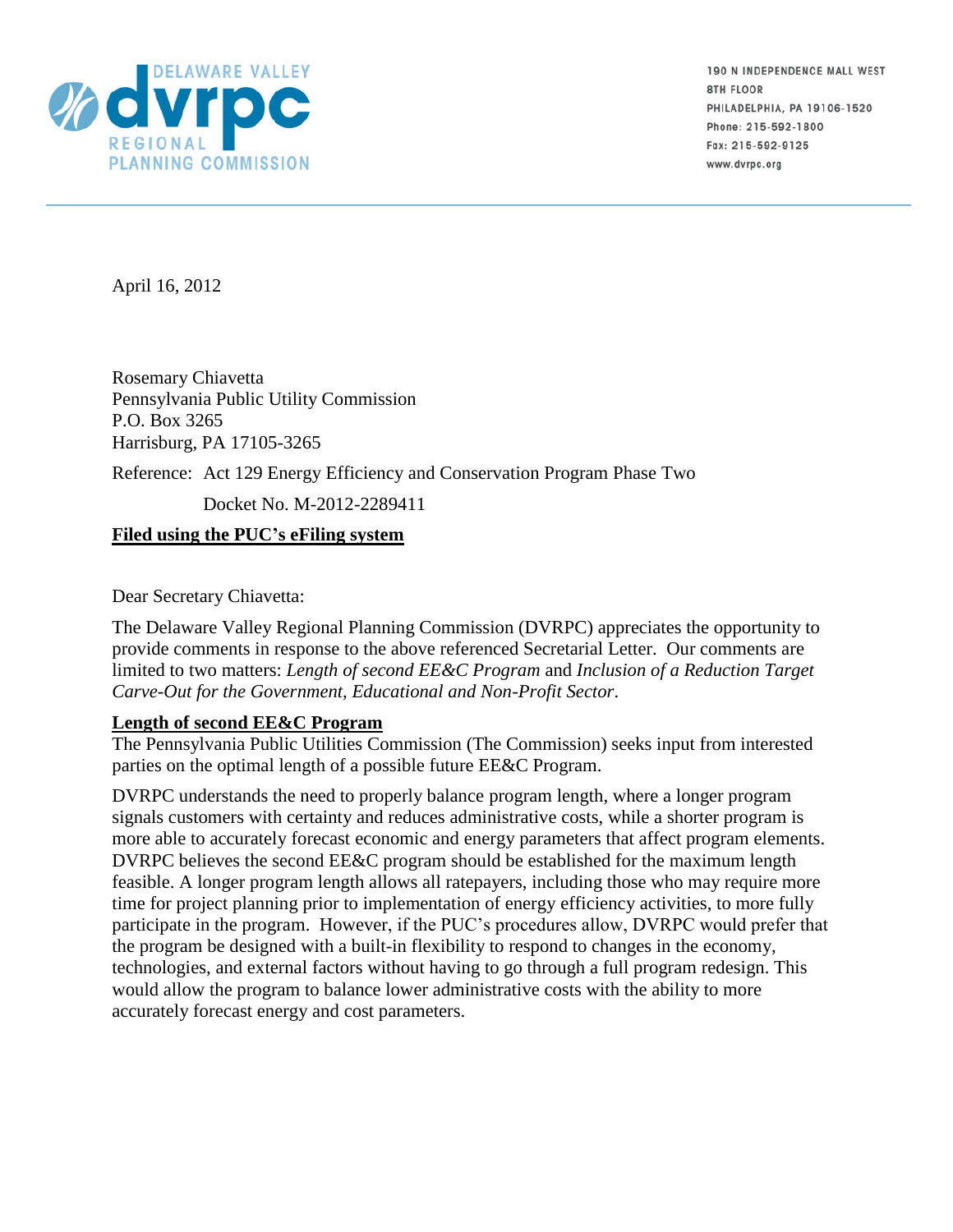## **Inclusion of a Reduction Target Carve-Out for the Government, Educational and Non-Profit Sector**

The Commission seeks input on whether a 10% (or some other percentage) carve-out for the Government, Educational and Non-Profit sector should continue in any future EE&C program, and how that target might be structured.

DVRPC believes this carve out is critical to reducing energy use in municipal operations, which in turn reduces municipal expenditures, benefitting all residents of the Commonwealth.

DVRPC works very closely with municipal governments in PECO service territory to help them understand how they use energy in their operations, and how they can use that understanding to identify the most cost-effective opportunities to reduce that energy use, thus assuring their citizens' tax dollars are spent wisely. Our experience indicates this sector presents many opportunities exist in the government sector for cost-effective energy-efficiency retrofits. For example, PECO's most recent data indicates that over 30 percent of traffic signal lamps in its service territory outside of Philadelphia are incandescent rather than LED. In addition, a series of energy audits of municipal buildings conducted in almost 40 municipalities in PECO service territory identified indoor lighting upgrades in 97 percent of municipalities studied and HVAC equipment upgrades in 74 percent of municipalities studied.

Like many commercial electricity users, however, municipal governments are small, and managed by understaffed, overworked individuals who may not have the time to carry out the initial analysis needed to identify these cost-effective opportunities for energy efficiency. To remedy this, DVRPC suggests that PECO provide support for an energy-efficiency "circuit rider" program, similar to that currently run by  $\text{DVRPC}^1$  to assist municipal governments understand how they use energy in their operations, to identify—in a way not biased by sales potential—the most cost-effective ways to reduce energy use, and to identify and make use of Act 129 programs. This "circuit rider" would provide a Level 1/walk through audit, and provide direct one-on-one education on how to reduce energy use and expenditures through simple, costeffective, data-informed means. The efforts of the circuit rider could help achieve economies of scale by identifying bulk quantities of common cost-effective energy efficiency measures that municipalities should be implementing (e.g., LED traffic signals and indoor lighting upgrades).

The Commission also requests comment on developing EDC on-bill financing programs to assist this sector, or requiring EDCs to partner with lending institutions to provide low-cost financing for these projects.

DVRPC's work with municipalities indicates that lack of financing can be a significant barrier to installing even the most cost-effective energy-efficiency measures. This is in part because capital budgets and operating budgets are developed separately. On-bill financing would allow energy-efficiency retrofit investments to be paid out of existing operating budgets, making them administratively much easier to undertake.

DVRPC understands the challenges that EDCs would face in developing on-bill financing programs from scratch. However, DVRPC believes that the Commission should consider requiring EDCs to partner with energy-efficiency financing programs developed by or in cooperation with Commonwealth agencies including the State Energy Office and the Governor's

<sup>&</sup>lt;sup>1</sup> See www.dvrpc.org/EnergyClimate/CircuitRider for detailed information on this program.